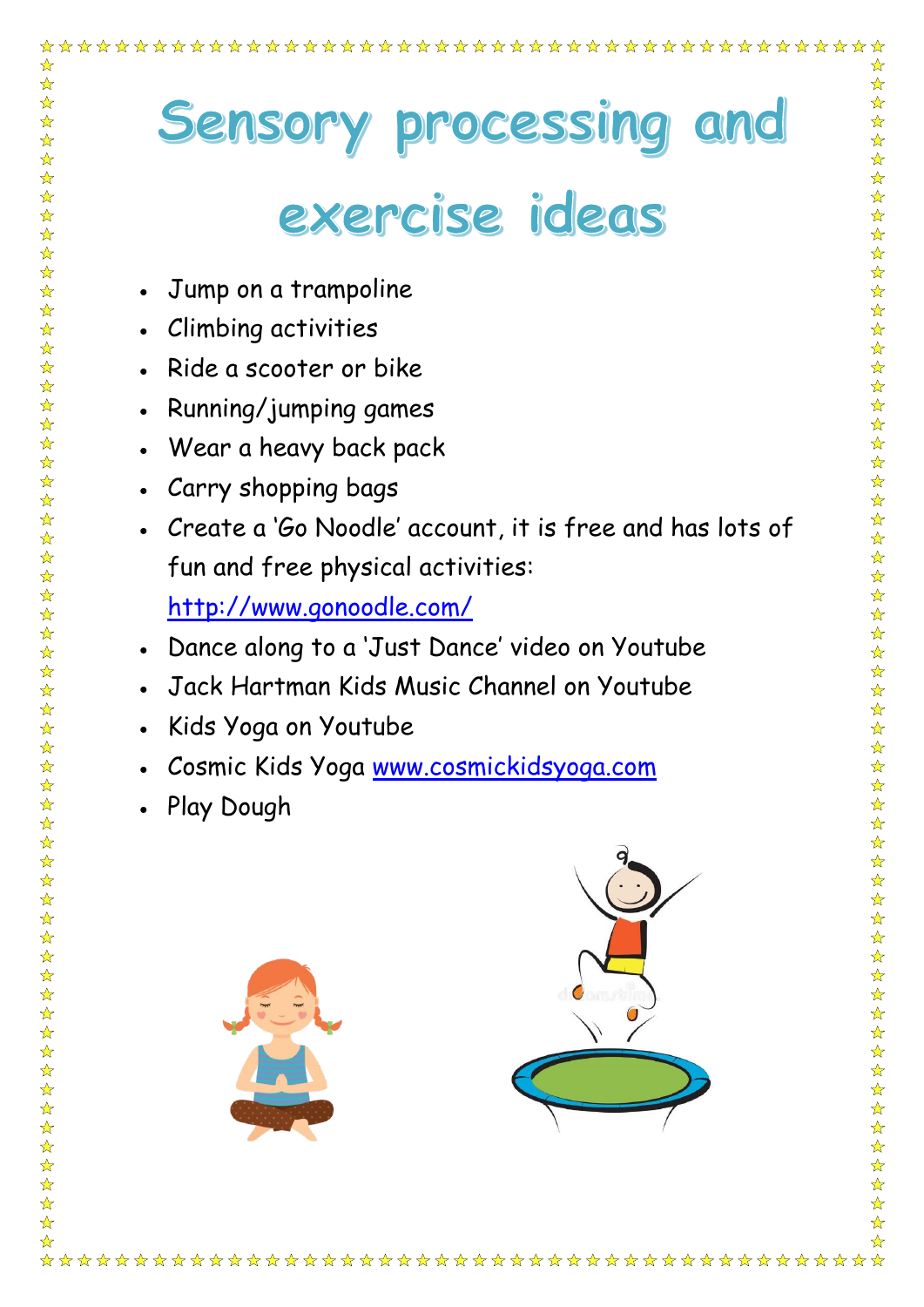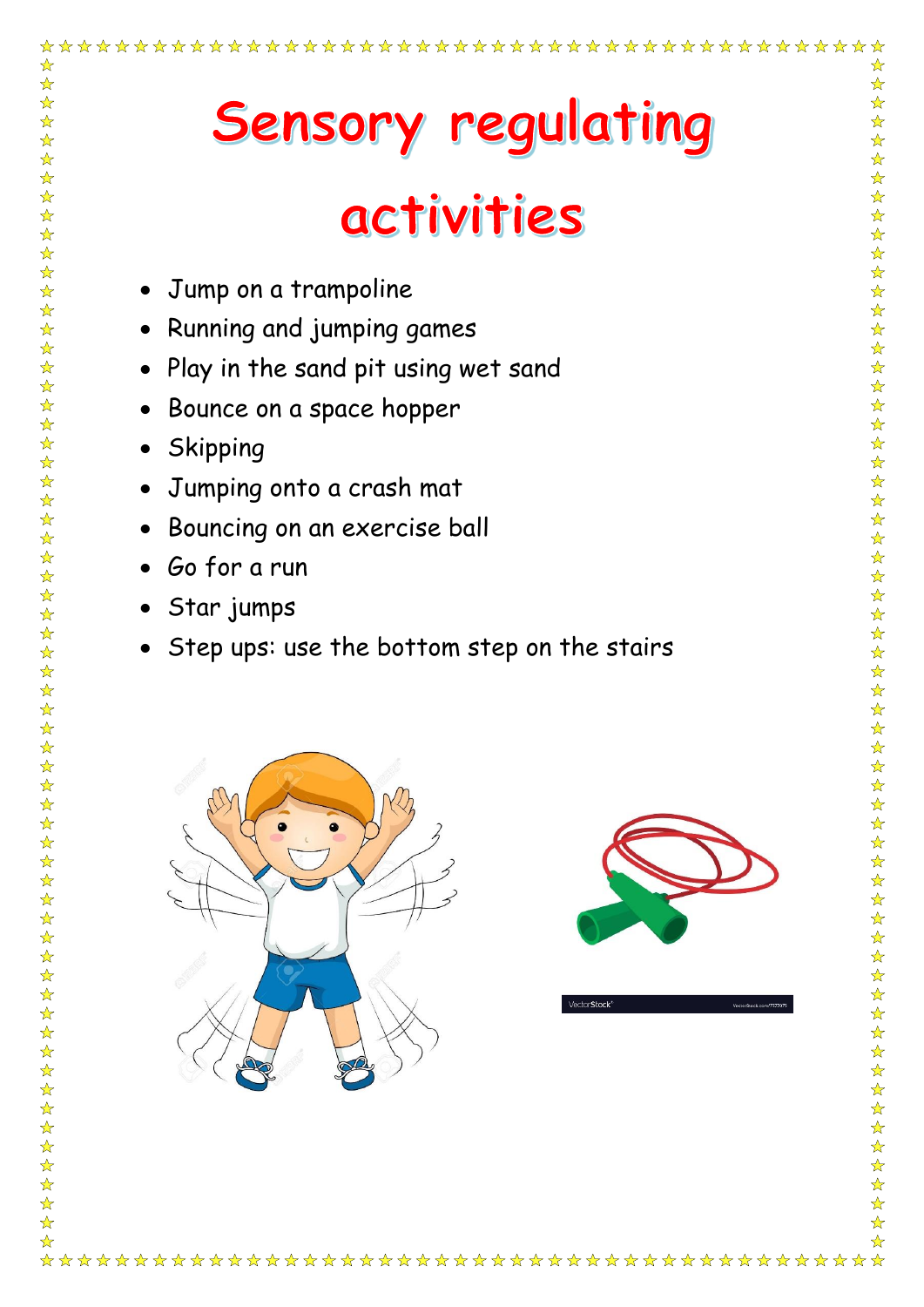## Sensory calming activities

- Provide a small box/tent with blankets or a cushion for your child to squeeze into to calm them
- Roll tightly in a towel or blanket
- Bear hugs

☆

- Sit with a pillow/weighted blanket on your lap
- Fidget toys have a selection in a box/basket
- Chewy tubes/gummy bears
- Blowing bubbles
- Swing in a hammock in a rhythmic pattern to calm
- Try a pilates plank
- Ball squash child lies on their stomach and a ball is rolled up and down the child by an adult